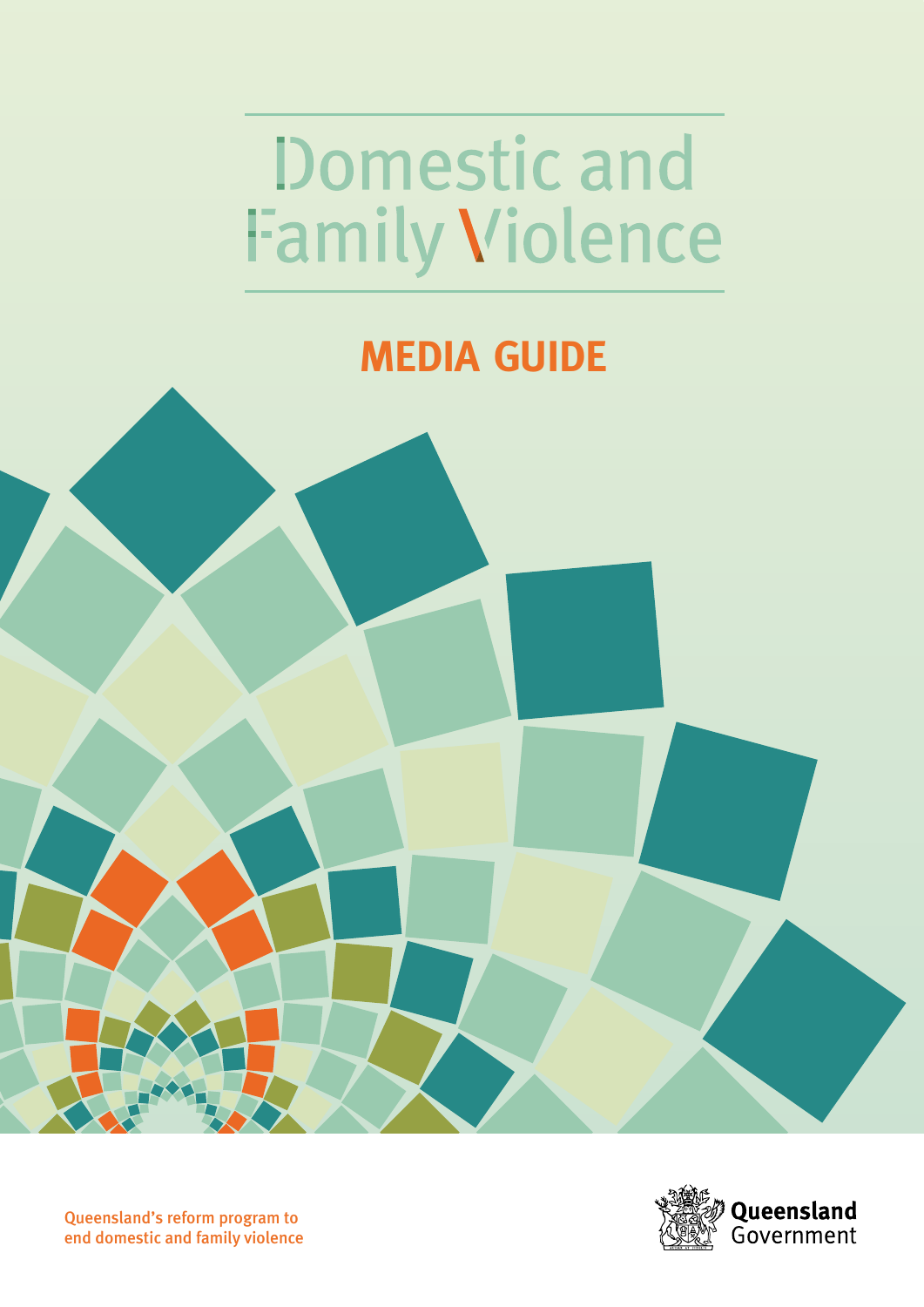Broadly under Queensland law, domestic and family violence includes behaviour that is physically, sexually, emotionally, psychologically or economically abusive, threatening, coercive or aimed at controlling or dominating another person through fear.

The Queensland legislative definition of domestic and family violence can be found at [www.legislation.qld.gov.au](https://www.legislation.qld.gov.au/view/html/inforce/current/act-2012-005#sec.8)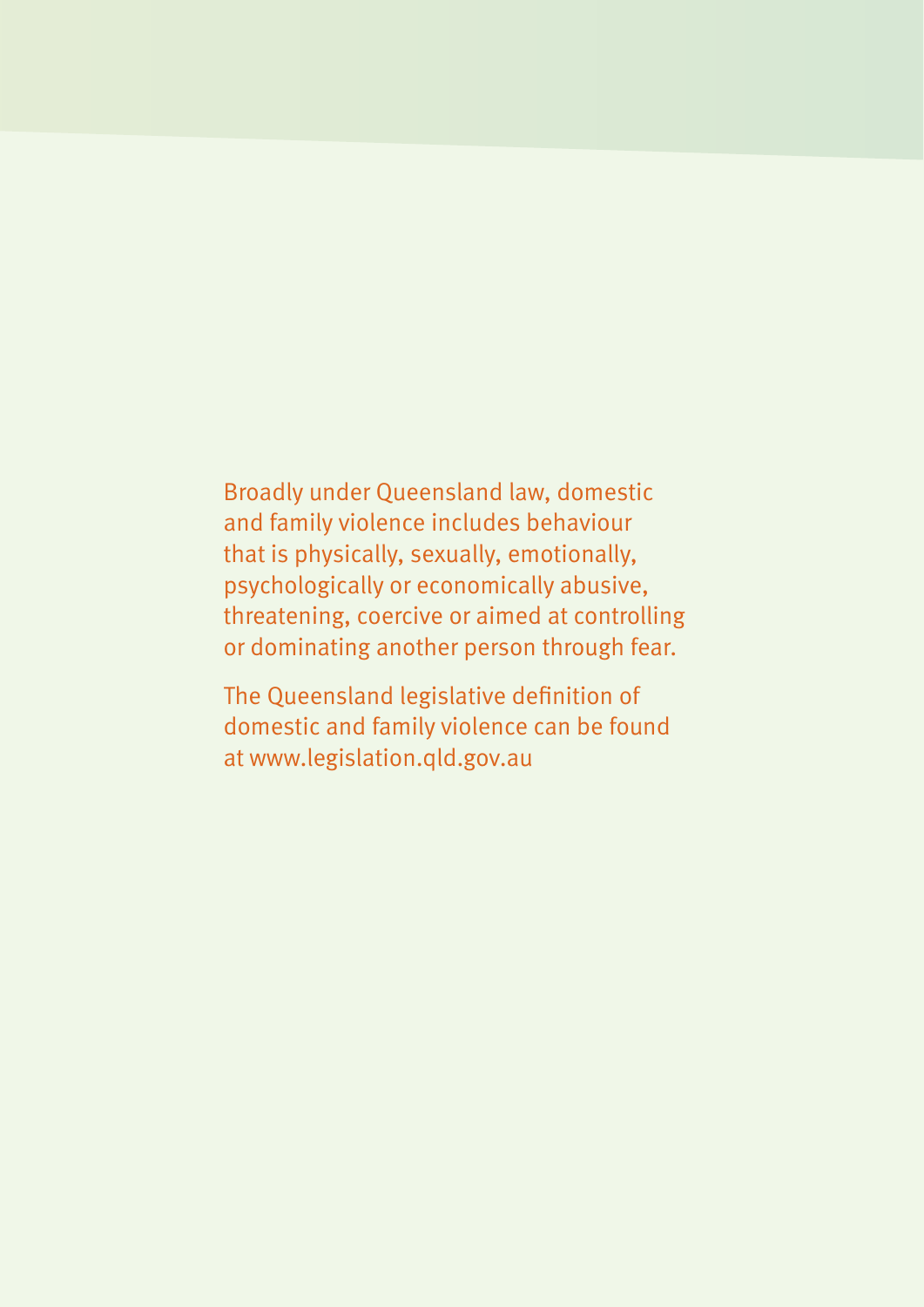# **A call to action** Shaping the public conversation

**Domestic and family violence, in all forms, is a violation of basic human rights. Everyone, regardless of their sex, religion, nationality, race, language, relationship, or living arrangements, has the right to feel safe, and be safe, in public and at home. Domestic and family violence must not be accepted or excused.**

Journalists can play a powerful role in helping to build a society where fewer people find excuses for violent behaviour, fewer people blame victims, and where all members of the community are informed and empowered to take action to stop domestic and family violence. With more media reporting on the issue and more public discussion, Queenslanders can be challenged to rethink their attitudes towards domestic and family violence.

However, journalists are often faced with difficult questions about whether to report and how to report on this important social issue.

This media guide is a resource to support journalists in reporting on domestic and family violence incidents. But it is more than that. This guide outlines some of the key issues we still face in changing community attitudes towards domestic and family violence and seeks the media's support in tackling these issues.

The Queensland Government recognises that domestic and family violence occurs in a range of relationships but for the purposes of this guide and in recognition of the gendered nature of the issue, some examples in this guide may reference victims as female and perpetrators as male.

The Special Taskforce on Domestic and Family Violence in Queensland provided its report, Not Now, Not Ever: Putting an End to Domestic and Family Violence in Queensland (Not Now, Not Ever report) to the Premier and Minister for the Arts in February 2015.

The report contains 140 recommendations and outlines a framework for a vision where all Queenslanders can live free from domestic and family violence.

The Government accepted all 121 Government based recommendations and supported the 19 non-government recommendations.

In acknowledgement of the influential role media has in shaping community perceptions on the issue, the Taskforce recommended the development of a media guide (recommendation 70).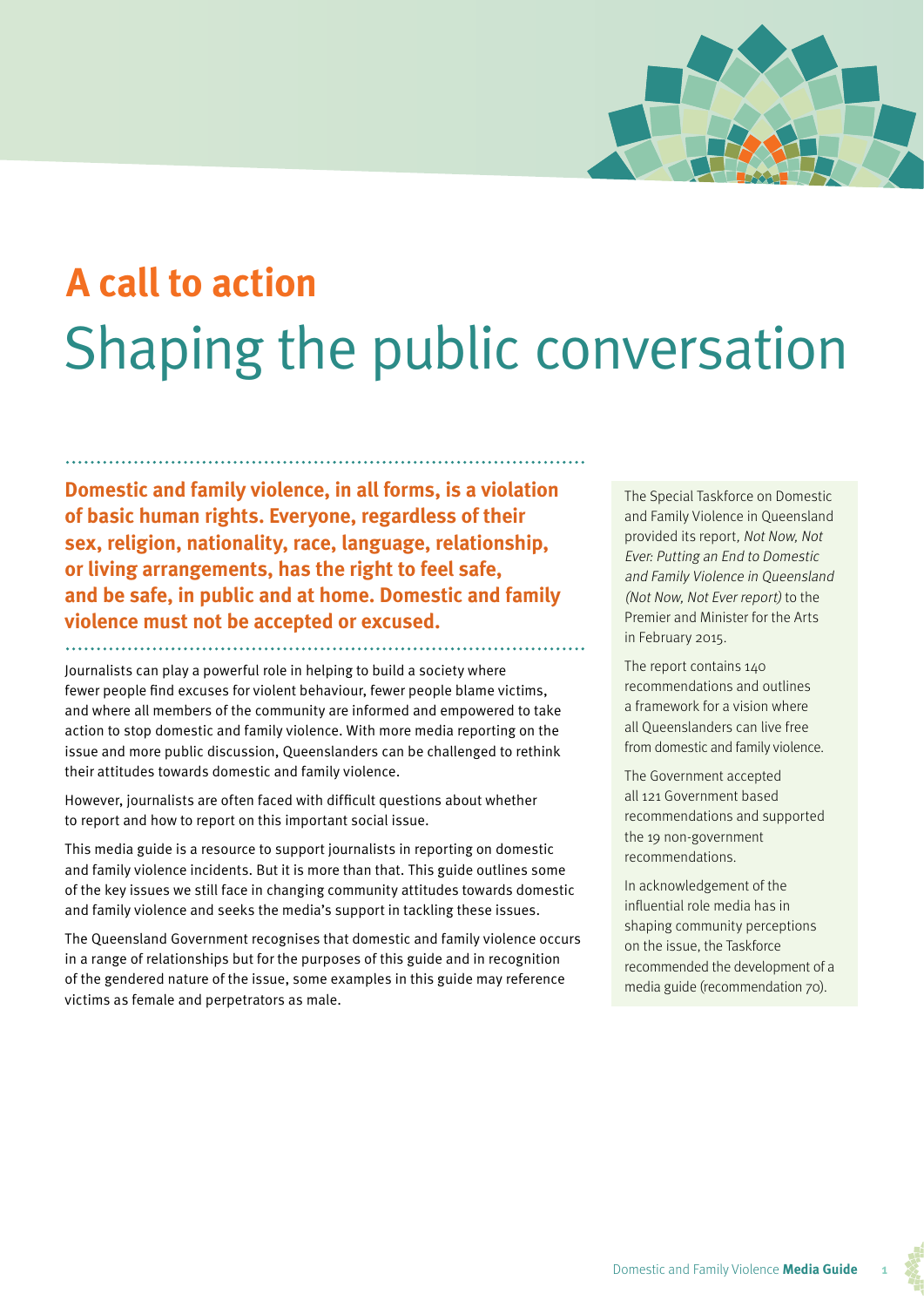# Community attitudes

**The media can play an important role in shaping community attitudes and opinions towards domestic and family violence. However, sometimes when sources are interviewed, they may inadvertently perpetuate some of the common misconceptions and assumptions that surround domestic and family violence.**

**He didn't hit her, so it's not domestic and family violence.**  *She didn't have any bruises. Plenty of men control the finances.*

Domestic and family violence is not only physical violence. It can include behaviour that is sexually, emotionally, psychologically or economically abusive, threatening, coercive or aimed at controlling the other person through fear.

**Domestic and family violence is a cultural problem.** *Domestic violence is the norm in those communities. Domestic and family violence is accepted in some cultural groups.*

Domestic and family violence is a broad-based problem that cuts across socio-economic groups and factors such as race, wealth, education, religion and age.

**Domestic and family violence is not a public issue.** *It's not our business. We didn't want to get involved. Domestic and family violence is a private matter.*

Domestic and family violence is everyone's business. As a community, we owe it to each other to speak up when we see someone at risk. Domestic and family violence is estimated to cost the Queensland economy between \$2.7 to \$3.2 billion every year<sup>1</sup> and that has an impact on government, business and society.

**There must have been a reason.** *He was stressed after losing his job. Financial strain caused cracks in the relationship. He was addicted to drugs and alcohol.*

Domestic and family violence is not caused by unemployment, financial stress, or addiction. Perpetrators use violence (whether it is physical or not) to maintain power and control over their victims. Regardless of the challenges a perpetrator has in life, their decision to use violence is deliberate.

**The victim must be partly to blame.** *What did the victim do to provoke him? Why didn't she leave?*

A victim is not to blame for the actions of the perpetrator. The perpetrator has made a deliberate decision to use violence and fear to control the victim.

In many cases, a woman has remained because of the economic consequences of leaving, concerns about housing for herself and any children, or fear of what the perpetrator may do in retaliation to her or her family. Due to the extent of the power and control that may have been exerted by the perpetrator, the victim may also not have the confidence to leave the relationship and may feel she still loves the perpetrator, despite his actions.

**He didn't seem like the type.**  *Domestic violence doesn't happen around here. He was a great dad. They lived in a nice house and he had a good job.* 

To a friend, colleague or bystander, the perpetrator may present as a good neighbour, a loving dad and a hard worker. This is because they have not witnessed his pattern of controlling or dominating behaviour behind closed doors.

<sup>1</sup> Queensland Government Terms of Reference for the Premier's Special Taskforce on Domestic and Family Violence in Queensland, 2014.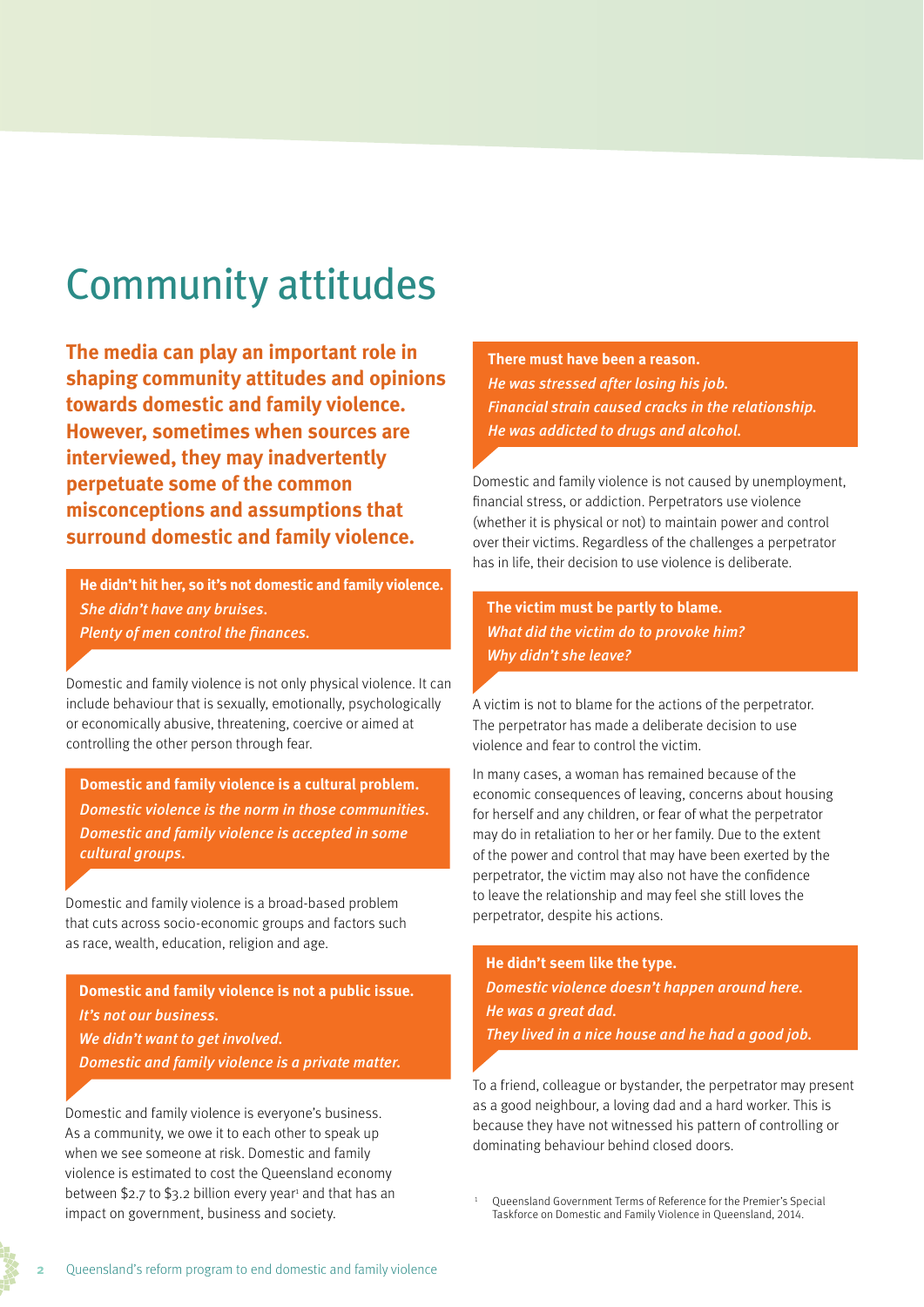

# Challenging the attitudes



**The willingness to trivialise or minimise the impact and seriousness of domestic and family violence**

Despite the amount of work done, there are still members of the community who do not treat domestic and family violence as a serious issue. The past view of "it's just a domestic" still lingers in the way people trivialise the violence.

### **Journalists can help by:**

- Using statistics to reinforce the seriousness of the issue.
- Including information about domestic and family violence support services at the bottom of articles.



**The readiness to blame the victim and pass judgement**

Too often, people question what the victim did to cause the violent behaviour. Victim shaming and blaming is a common community response to domestic and family violence incidents.

### **Journalists can help by:**

- Focusing on the perpetrator's behaviour, not the victim's.
- Avoiding 'character-reference' reporting on the victim.



**The eagerness to offer up excuses for violent abusers and murderers**

More than one in five Australians believe that partner violence can be excused if the person is genuinely regretful afterward or if they temporarily lost control.<sup>2</sup> The community often seeks reasons for the violence. There is a tendency to focus on the perpetrator's good points or lack of violent behaviour in the past. But violence cannot be excused.

### **Journalists can help by:**

- Recognising that drugs, alcohol and mental health issues are not an excuse for domestic and family violence; it is a much more complex issue.
- Recognising that domestic and family violence is usually an ongoing pattern of behaviour aimed at controlling a partner or family member through fear.
- Not reporting positive character references of the perpetrator e.g. "he was a great dad".



**The awareness of domestic and family violence as a gendered issue**

Statistics paint a very clear picture of domestic and family violence: one in six Australian women have experienced physical or sexual violence from a current or former partner, compared to one in 19 Australian men; and, of those who experience domestic and family violence, approximately 95 per cent of victims are female and 90 per cent of perpetrators are male.3

### **Journalists can help by:**

- Recognising that, in the overwhelming number of cases, victims/survivors of domestic and family violence are female and perpetrators are male.
- Challenging the gendered elements behind domestic and family violence, including in broader stories about women and men, and their roles in society.

<sup>2</sup> VicHealth 2014, Australians' attitudes to violence against women. Findings from the 2013 National Community Attitudes towards Violence Against Women Survey (NCAS), Victorian Health Promotion Foundation, Melbourne, Australia.

<sup>3</sup> [www.anrows.org.au/publications/fast-facts-0/violence-against-women-key-statistics](http://www.anrows.org.au/publications/fast-facts-0/violence-against-women-key-statistics)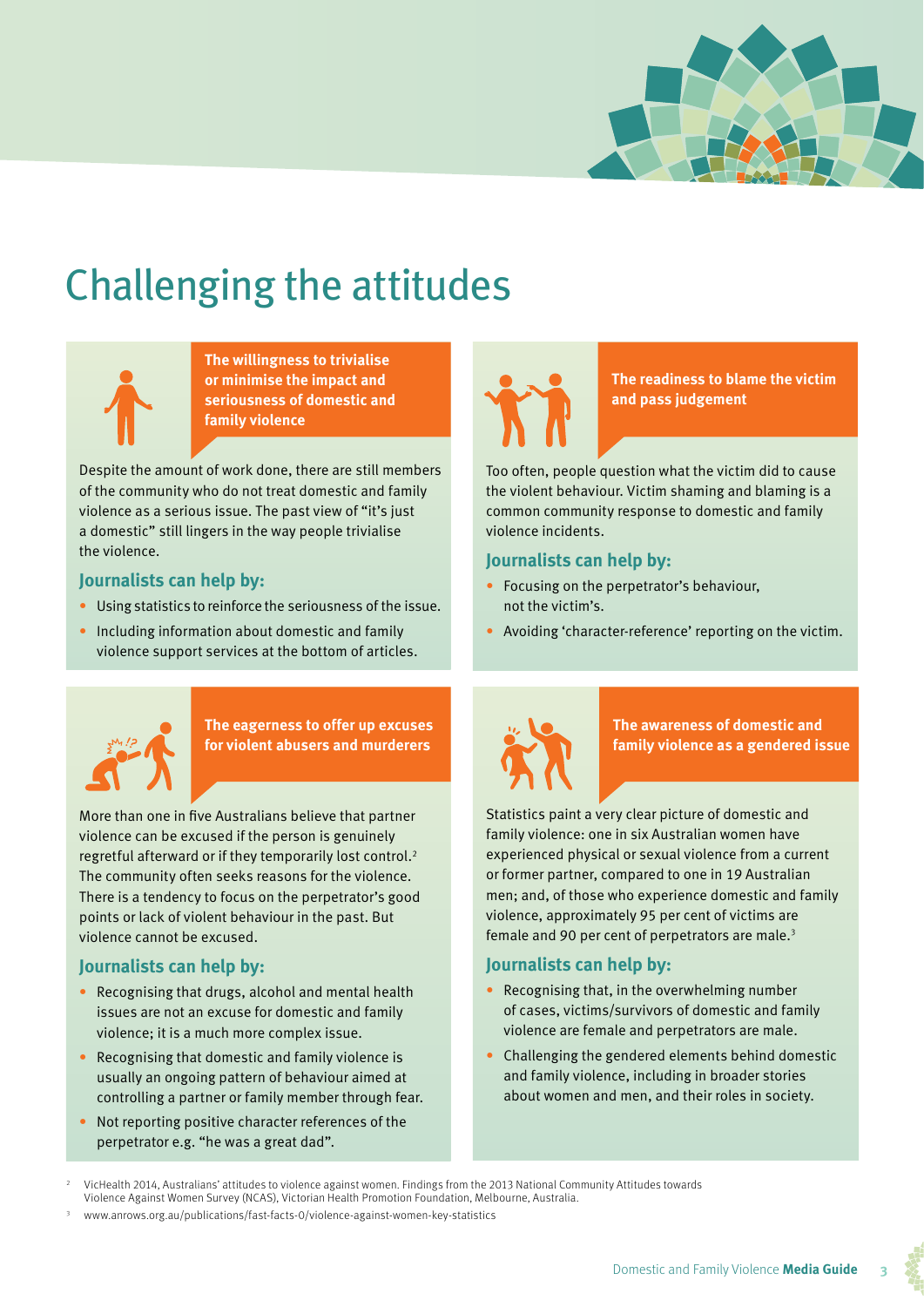# Consider the language you use

**The language choices that are made when reporting on domestic and family violence can play a subtle, but very influential, role in how domestic and family violence is presented as an issue to the broader community.**  



By calling out domestic and family violence for what it is, and placing the blame where it belongs, it helps to change the way the community talks about domestic and family violence. Across all media, active language is a key element for delivering strong stories about domestic and family violence.

Headlines can also be deeply influential. For example "Murdered mum a secret prostitute" shames the victim with no blame on the perpetrator. "Violent man kills mother of two" could be an alternative.

### **Promote help seeking by using a tagline at the end of a story.**

Media outlets can assist victims and their families by including the details of a support service at the end of every domestic and family violence story.

Depending on the content of the story and whether it is running online, in print, or on radio or television, the following taglines may be useful.

### **Queensland only audience:**

If you or someone you know is impacted by domestic and family violence, call DVConnect Womensline on 1800 811 811 or Mensline on 1800 600 636. In an emergency, call triple zero (000).

### **National audience:**

If you or someone you know is impacted by domestic and family violence, call 1800 RESPECT on 1800 737 732 or visit [www.1800RESPECT.org.au.](http://www.1800RESPECT.org.au) In an emergency, call triple zero (000).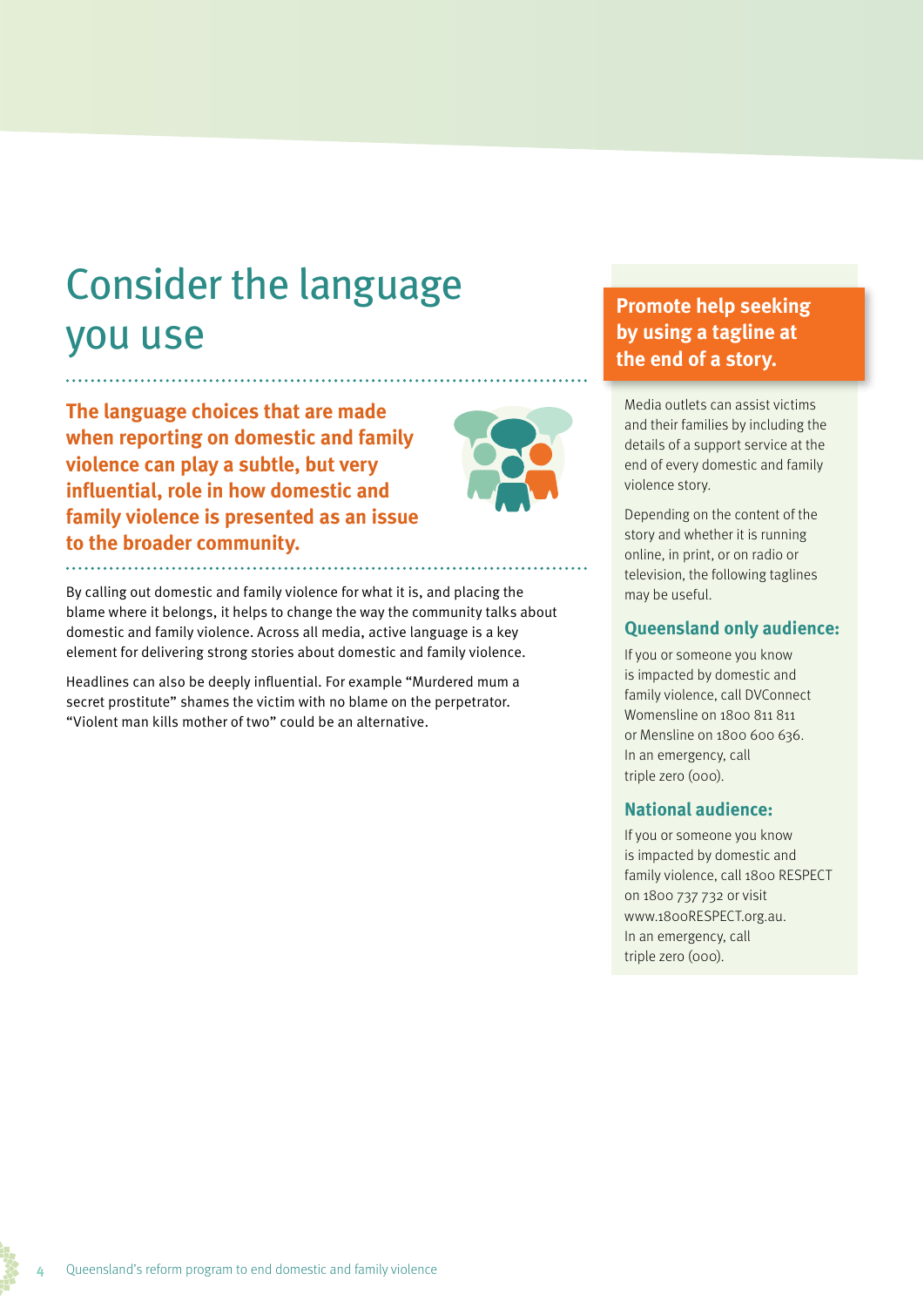

| The issue                                                                                                                                                                                                                                                                   | <b>Preferred language<sup>4</sup></b>                                                                                                                                                                                                       |
|-----------------------------------------------------------------------------------------------------------------------------------------------------------------------------------------------------------------------------------------------------------------------------|---------------------------------------------------------------------------------------------------------------------------------------------------------------------------------------------------------------------------------------------|
| Questioning a victim's actions or relationship shifts the<br>blame to the victim and implies she could have prevented<br>the violence.<br>e.g. The couple had a volatile relationship.                                                                                      | Language that emphasises the need for perpetrators<br>to take accountability for their behaviour.<br>e.g. The man regularly abused his wife both physically<br>and emotionally.                                                             |
| Framing instances of domestic and family violence as<br>unpredictable or isolated underplays the long-term and<br>repeated nature of a perpetrator's behaviour.<br>e.g. He simply snapped and hit her.                                                                      | Language that acknowledges violent and controlling<br>behaviour is a choice, and it is a behaviour that can<br>escalate in relationships over time.<br>e.g. The victim described a history of controlling<br>behaviour in the relationship. |
| Presenting perpetrators as good people driven to<br>violence by circumstance belittles the criminality of, and<br>accountability for, their behaviour.<br>e.g. He was a good guy and a great dad but he was<br>stressed / had drinking issues / had a difficult upbringing. | Language that brings to light the hidden truths of a<br>domestic and family violence situation.<br>e.g. His charismatic public persona was very different<br>from the daily at home reality of violent and controlling<br>behaviour.        |
| Some phrases can demean the seriousness of a domestic<br>and family violence incident, sensationalise the issue, or<br>suggest both parties are at fault.<br>e.g. It was just a domestic dispute.<br>e.g. It was a love triangle gone wrong.                                | Language that uses the term domestic and family<br>violence where it applies.<br>e.g. It was a domestic and family violence incident.                                                                                                       |

<sup>4</sup> It is recommended that media be guided by internal language guidelines, independent legal advice, industry standards and codes of practice when making language selections.

香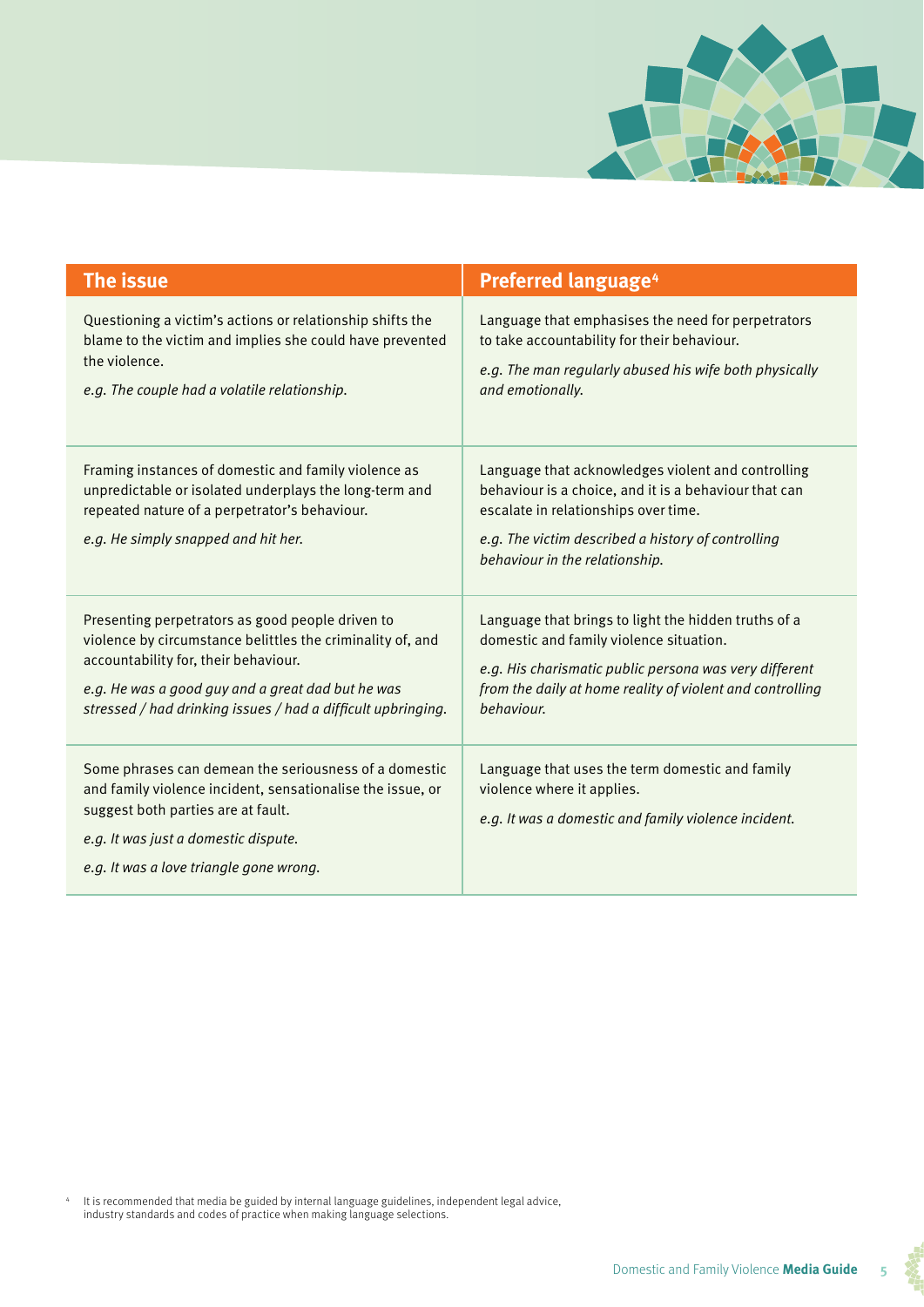# Reporting on domestic and family violence: the legalities

### **When reporting on specific incidents:**

Just as every incidence of domestic and family violence is unique and complex, every report that seeks to tell the story is unique and nuanced by complex issues. In many instances, a journalist's close proximity to the details of a story means the journalist is best positioned to navigate the intricacies of what should and shouldn't be disclosed. Notwithstanding that, it is always recommended that media be guided by independent legal advice and industry standards and codes of practices.

**At the end of the day, the decision to include specific information in a media report and the decision to publish that report always rests with the media outlet—as do the legal defences which may be available should a court or other party pursue a media outlet regarding a published report.**

Some restrictions journalists may wish to consider when reporting on domestic and family violence are outlined in this section. These examples are by no means exhaustive and simply illustrate the potential breadth of issues to consider.

## Contempt of court:

• It is a contempt of court to publish material which has a real tendency to prejudice or interfere with a particular proceeding or the administration of justice. These rules apply equally whether the prejudice would be to the prosecution or the defence.

- Generally, publication of material which is only a fair summary of court proceedings conducted in open court will not constitute contempt. However, publication of such material may still breach legislative restrictions on publication.
- Failure to comply with a court order restraining publication would constitute contempt.

## Defamation:

• Journalists who publish defamatory material may be sued for defamation.

• Defences to defamation include where the defendant proves that the defamatory imputations are substantially true or that the defamatory matter was in a fair report of court proceedings.

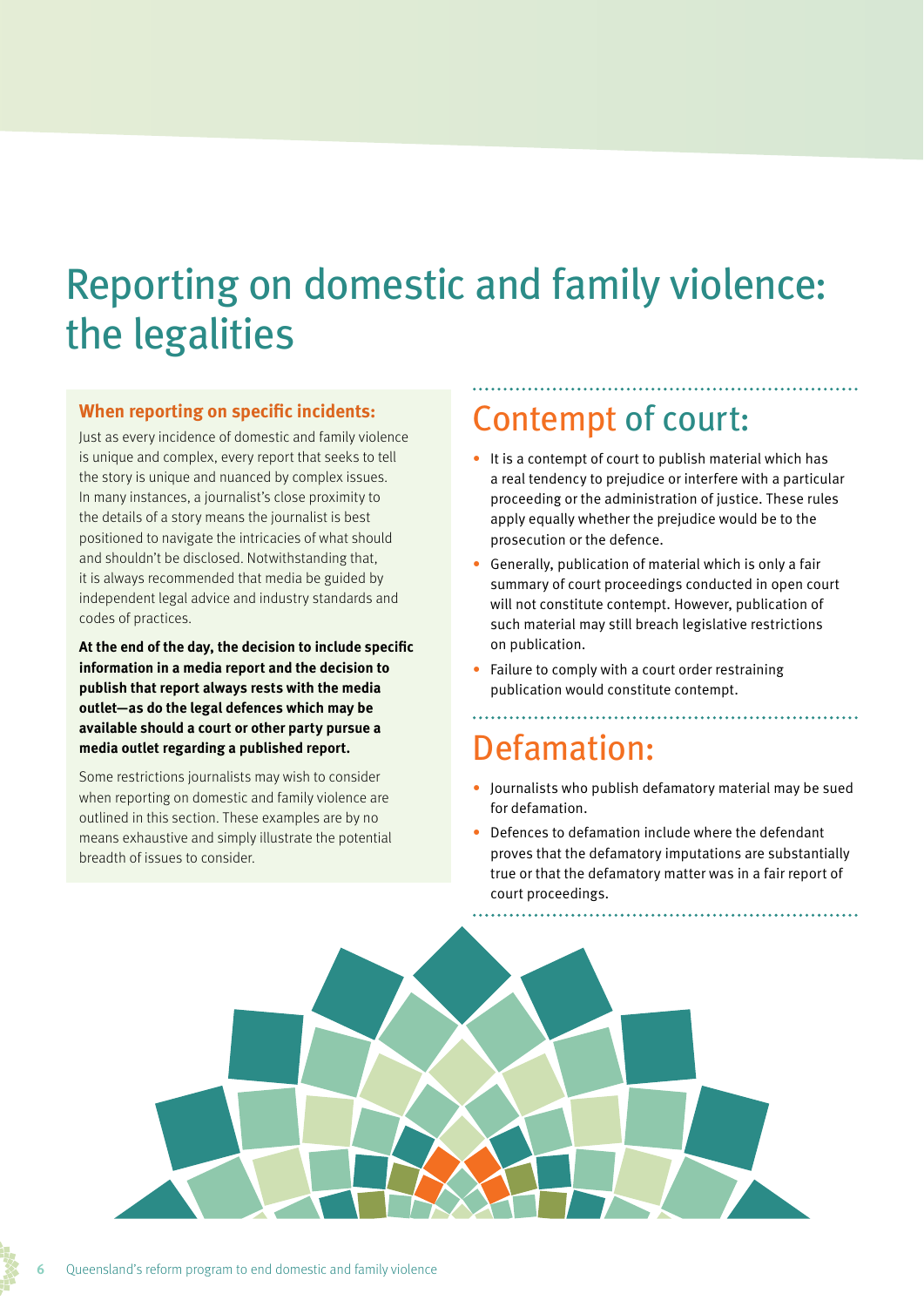

## Queensland legislative restrictions:

- Under the *Domestic and Family Violence Protection Act 2012*, it is generally an offence to publish:
	- evidence given in court in a proceeding under the Act; or
	- information that could identify a party, witness or a child concerned in a proceeding under the Act.

There are certain exceptions from this requirement, for example, where a court expressly authorises the information to be published.

- The *Criminal Law (Rehabilitation of Offenders) Act 1986* may prevent publication of previous criminal convictions of individuals involved in domestic and family violence. For example, a person must not disclose a criminal conviction if the rehabilitation period for the conviction has expired. This applies to convictions where the offender was ordered to serve 30 months or less in custody or was not ordered to serve in custody.
- Other legislation may restrict publication of information:
	- identifying victims of sexual offences;
	- identifying a child:
	- provided in closed court including, for example, a child's evidence (many domestic and family violence proceedings occur in a closed court); or
	- the subiect of a coronial inquest.
- Journalists may need to consider how restrictions in **Commonwealth legislation** may impact on their ability to report on a domestic and family violence incident. For example:
	- the *Family Law Act 1975* prohibits publication of information about family court proceedings that identifies a party, or a person associated with a party, to the proceedings; and
	- a court may suppress publication of evidence related to witness protection under the *Witness Protection Act 1994.*

## Breach of confidentiality and negligence:

- Journalists who receive confidential information or improperly or surreptitiously obtain information may be subject to a duty of confidentiality. Journalists who misuse this information may be sued for breach of confidentiality.
- Journalists may be liable for negligence if they owed a duty of care and caused loss by breaching that duty.

For the avoidance of doubt, the above is general information and should not be considered legal advice. Journalists should seek their own legal advice about media reports regarding domestic and family violence.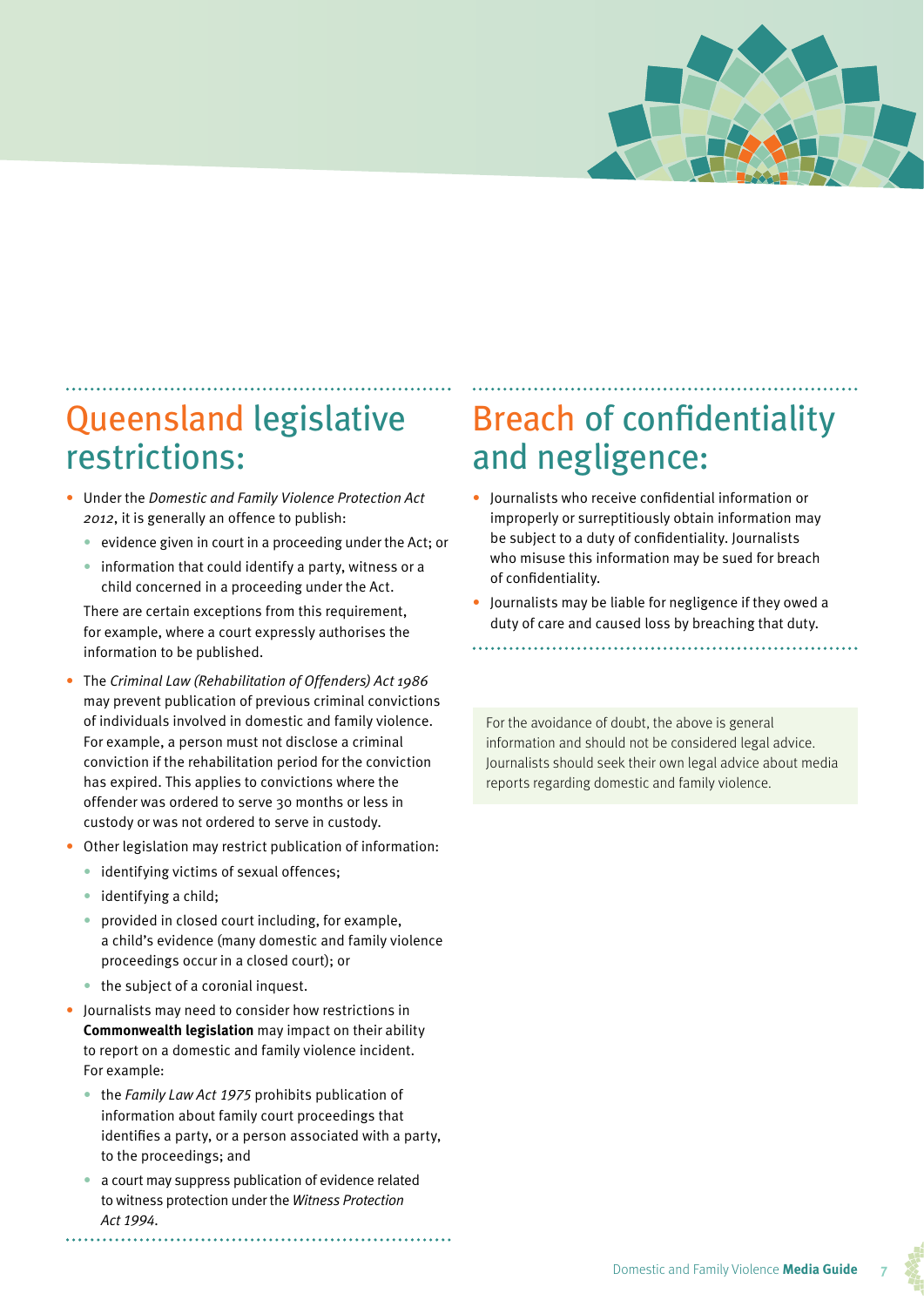# Data and statistics



# One in six

## Australian women5

experienced physical or sexual violence from a current/former partner

## Indigenous women

are 35 times more likely to experience domestic and family violence than non-Indigenous women<sup>6</sup>



### Australian women5 experienced physical violence

## One in five Australian women5

experienced sexual violence

One in three

**AT1** 

## One in 19 Australian men5

experienced physical or sexual violence from a current/former

One in four Australian women5

experienced emotional abuse from a current/former partner



## One in four Australian children5

exposed to domestic and family violence

<sup>5</sup> [www.anrows.org.au/publications/fast-facts-0/violence-against-women-key-statistics](http://www.anrows.org.au/publications/fast-facts-0/violence-against-women-key-statistics)

National Plan to Reduce Violence Against Women and their Children.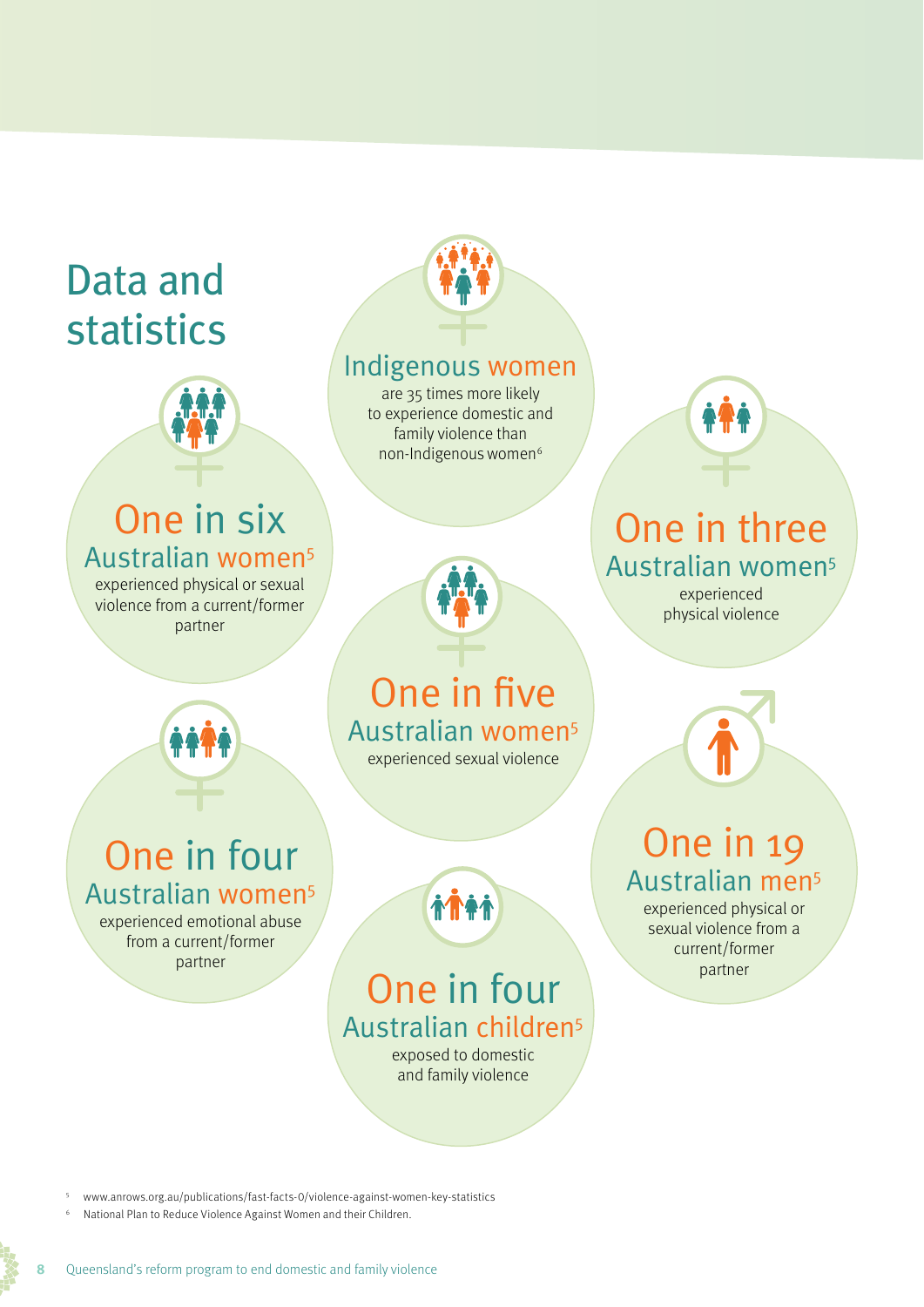

## Queensland statistics

## 266 homicides



2006–2016

**Source:** [www.courts.qld.gov.au/\\_\\_data/assets/](http://www.courts.qld.gov.au/__data/assets/pdf_file/0008/489167/ccq-dfv-qld-domestic-and-family-homicide-stat-overview.pdf) [pdf\\_file/0008/489167/ccq-dfv-qld-domestic-and](http://www.courts.qld.gov.au/__data/assets/pdf_file/0008/489167/ccq-dfv-qld-domestic-and-family-homicide-stat-overview.pdf)[family-homicide-stat-overview.pdf](http://www.courts.qld.gov.au/__data/assets/pdf_file/0008/489167/ccq-dfv-qld-domestic-and-family-homicide-stat-overview.pdf)

## 87,000 domestic violence incidents



each year involving a Police response, or 240 around the state daily

**Source:** [www.police.qld.gov.au/corporatedocs/](http://www.police.qld.gov.au/corporatedocs/reportsPublications/statisticalReview/Documents/2016-17/AnnualStatisticalReview_2016-17.pdf) [reportsPublications/statisticalReview/Documents/](http://www.police.qld.gov.au/corporatedocs/reportsPublications/statisticalReview/Documents/2016-17/AnnualStatisticalReview_2016-17.pdf) [2016-17/AnnualStatisticalReview\\_2016-17.pdf](http://www.police.qld.gov.au/corporatedocs/reportsPublications/statisticalReview/Documents/2016-17/AnnualStatisticalReview_2016-17.pdf) 

## 29,967 applications



for Domestic Violence Orders (2016–17)

**Source:** [www.police.qld.gov.au/corporatedocs/](http://www.police.qld.gov.au/corporatedocs/reportsPublications/statisticalReview/Documents/2016-17/AnnualStatisticalReview_2016-17.pdf) [reportsPublications/statisticalReview/Documents/](http://www.police.qld.gov.au/corporatedocs/reportsPublications/statisticalReview/Documents/2016-17/AnnualStatisticalReview_2016-17.pdf) [2016-17/AnnualStatisticalReview\\_2016-17.pdf](http://www.police.qld.gov.au/corporatedocs/reportsPublications/statisticalReview/Documents/2016-17/AnnualStatisticalReview_2016-17.pdf) 

## 25,678 breaches



of Domestic Violence Orders  $(2016 - 17)$ 

**Source:** [www.police.qld.gov.au/corporatedocs/reports](http://www.police.qld.gov.au/corporatedocs/reportsPublications/statisticalReview/Documents/2016-17/AnnualStatisticalReview_2016-17.pdf) [Publications/statisticalReview/Documents/2016-17/](http://www.police.qld.gov.au/corporatedocs/reportsPublications/statisticalReview/Documents/2016-17/AnnualStatisticalReview_2016-17.pdf) [AnnualStatisticalReview\\_2016-17.pdf](http://www.police.qld.gov.au/corporatedocs/reportsPublications/statisticalReview/Documents/2016-17/AnnualStatisticalReview_2016-17.pdf) 

**Breaches—searchable by date and region (live data):** https:/[/mypolice.qld.gov.au/queensland-crime-statistics](https://mypolice.qld.gov.au/queensland-crime-statistics/)

## Economic cost



Domestic and family violence is estimated to cost the Queensland economy between \$2.7 and \$3.2 billion every year

**Source:** [www.communities.qld.gov.au/resources/](http://www.communities.qld.gov.au/resources/gateway/campaigns/end-violence/about/special-taskforce/dfv-report-vol-one.pdf) [gateway/campaigns/end-violence/about/special](http://www.communities.qld.gov.au/resources/gateway/campaigns/end-violence/about/special-taskforce/dfv-report-vol-one.pdf)[taskforce/dfv-report-vol-one.pdf](http://www.communities.qld.gov.au/resources/gateway/campaigns/end-violence/about/special-taskforce/dfv-report-vol-one.pdf) 



- **You can request further data from:**
- **Courts** at [www.courts.qld.gov.au/courts-statistics](http://www.courts.qld.gov.au/court-users/researchers-and-public/courts-statistics)
- **Police** at <www.police.qld.gov.au/online/data> Police media can be contacted on 3015 2444 or at [policemedia@police.qld.gov.au](mailto:policemedia@police.qld.gov.au)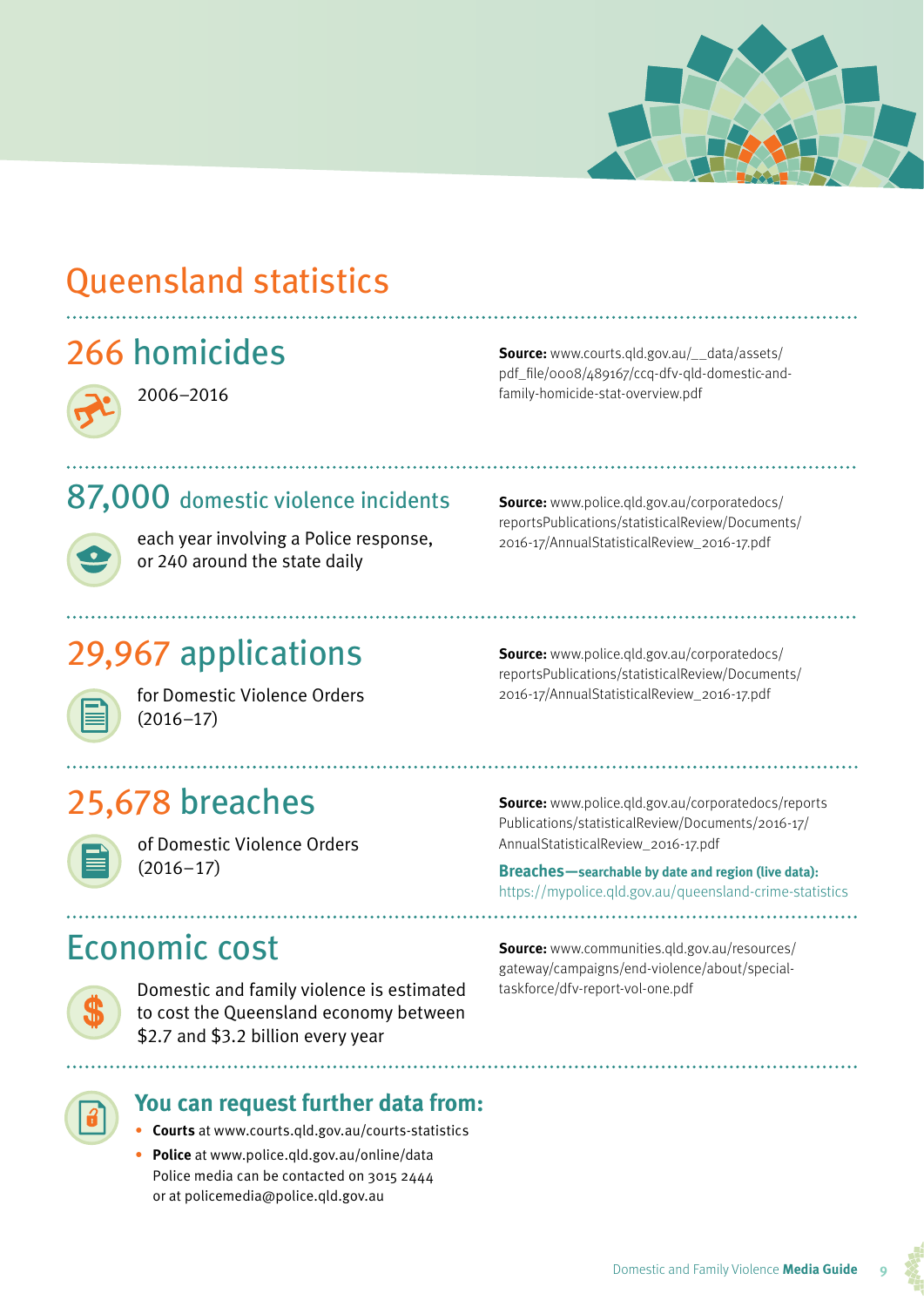## Information sources

**Using a range of sources in an article about domestic and family violence can assist in increasing understanding of the issue.**

Local contacts spanning all areas of interest from the domestic and family violence service sector to legal services can be found in the resource pack at [www.qld.gov.au/](https://www.communities.qld.gov.au/resources/gateway/campaigns/end-violence/dfv-referral-pack.pdf) [dfvreferralpack](https://www.communities.qld.gov.au/resources/gateway/campaigns/end-violence/dfv-referral-pack.pdf)

### **Interested in the Queensland Government's domestic and family violence reform program?**

End Domestic and Family Violence: [www.qld.gov.au/enddomesticandfamilyviolence](https://www.communities.qld.gov.au/gateway/end-domestic-family-violence)

Domestic and Family Violence Death Review and Advisory Board: [www.courts.qld.gov.au](http://www.courts.qld.gov.au/courts/coroners-court/review-of-deaths-from-domestic-and-family-violence)/reviewofdfvdeaths

### **Interested in domestic and family violence research?**

Queensland Centre for Domestic and Family Violence Research: www[.noviolence.org.au](https://noviolence.org.au/)

### **Interested in what's happening in the national arena?**

National Plan to Reduce Violence against Women and their Children: [www.plan4womenssafety.dss.gov.au](http://plan4womenssafety.dss.gov.au/)

Australia's National Research Organisation for Women's Safety (ANROWS): [www.anrows.org.au](https://anrows.org.au/)

Our Watch: [www.ourwatch.org.au](https://www.ourwatch.org.au/)

### **Interested in other potential sources of information?**

Ending Violence Against Women Queensland—The peak body for sexual violence, women's health and domestic and family violence services: [www.evawq.org](https://www.evawq.org/)

DVConnect: [www.dvconnect.org](https://www.dvconnect.org/)

Women's Legal Service: [www.wlsq.org.au](https://www.wlsq.org.au/)

Queensland Law Society: [www.qls.com.au](http://www.qls.com.au/Home)

Legal Aid Queensland: [www.legalaid.qld.gov.au](http://www.legalaid.qld.gov.au/Home)

Australian Psychological Society: [www.psychology.org.au](http://www.psychology.org.au/)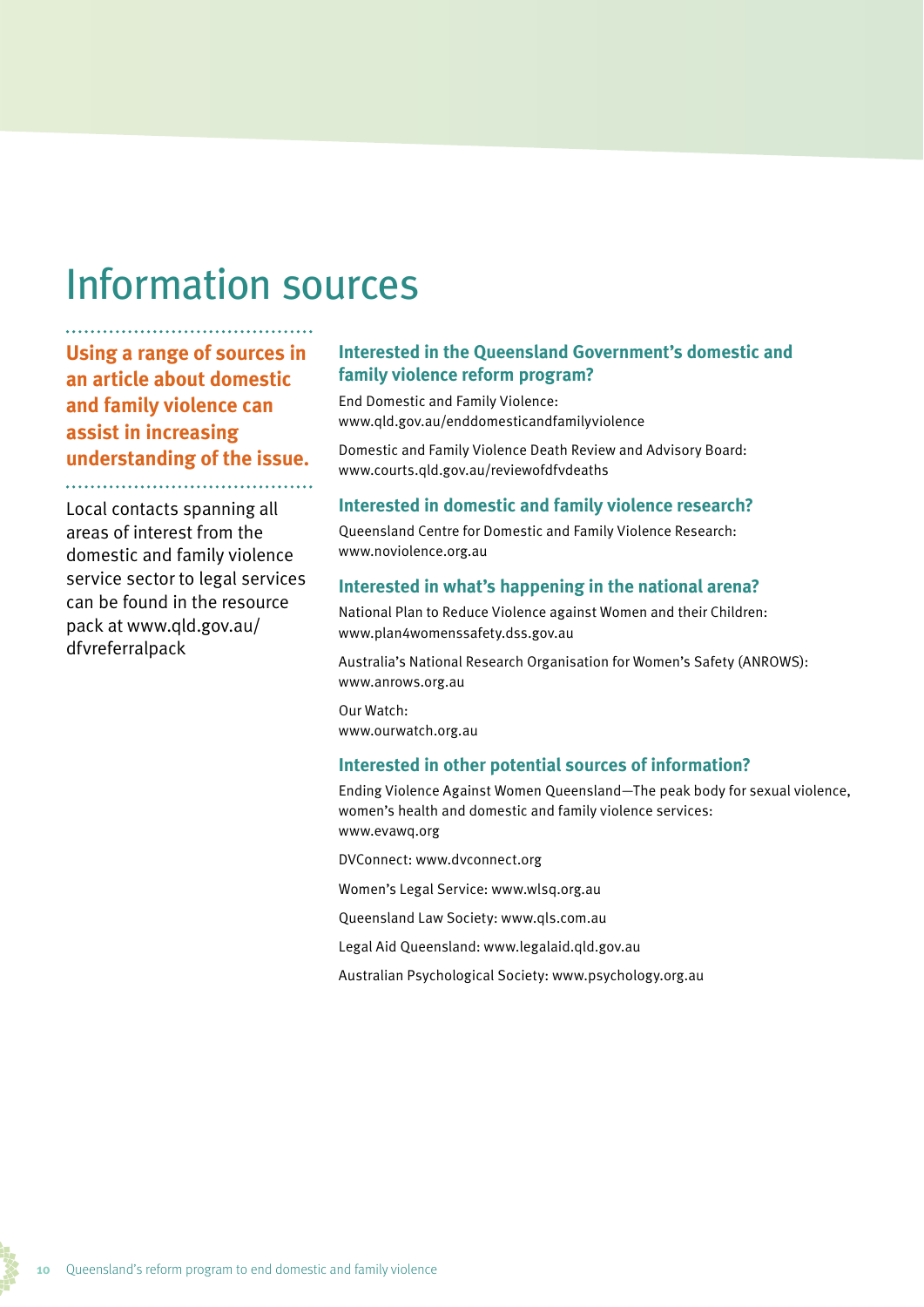

# Tips for supporting survivors and families

Stories about domestic and family violence help to raise awareness and can provide genuine assistance to those experiencing domestic and family violence. However, people who are, or who have been, affected by domestic and family violence are often vulnerable. Even if a survivor presents as confident and comfortable about speaking to the media, they may not have considered the immediate and longer-term impacts of a news story.

The following questions have been developed in consultation with domestic and family violence service providers. They are intended to raise awareness of issues that may arise and prompt discussions in newsrooms as to what may be most appropriate in the individual circumstances of each story.

**When compiling a story always make the safety and needs of victims/survivors your first priority.** 

### **Looking after yourself**

If you are affected by a story you are writing on domestic and family violence, consider talking with someone you trust or contact a support service.

**For more information call 1800 RESPECT.**

| Does the interviewee have the emotional and<br>psychological stability required to be interviewed<br>at this time? | The trauma of domestic and family violence can impair a<br>person's thinking and decision-making ability. It may be<br>appropriate to delay the interview or wait until a support<br>person is available to assist them. |
|--------------------------------------------------------------------------------------------------------------------|--------------------------------------------------------------------------------------------------------------------------------------------------------------------------------------------------------------------------|
| Are there any additional steps the newsroom can<br>take to support the interviewee?                                | For example, it may be helpful for a support worker to follow<br>up with the interviewee after the interview, to check on<br>their wellbeing.                                                                            |
| Does the interviewee want to know when the story<br>will be printed, uploaded or broadcast?                        | They may want to see the story or they may want to switch<br>off from media during that period.                                                                                                                          |
| Is the interviewee aware the story may run on more than<br>one platform, including social media?                   | An interviewee may not realise the long-term impact of<br>stories appearing online, for example, being available in the<br>future, appearing in search results and receiving comments<br>on news sites and social media. |
| Is the interviewee fully aware of what personal details<br>will be disclosed, and what will not?                   | Sometimes a survivor may want certain details to be made<br>public, but the law may prevent it. On other occasions, they<br>may not want personal information included in the story.                                     |
| <b>What identifying information (including visuals)</b><br>will be included in the story?                          | This is a critical consideration, if the interviewee's safety<br>may be at risk.                                                                                                                                         |
| Is the interviewee aware there may be further<br>requests for interviews?                                          | An interviewee may not realise that their story could<br>generate further media attention or that the original story<br>may be reposted online by other media outlets.                                                   |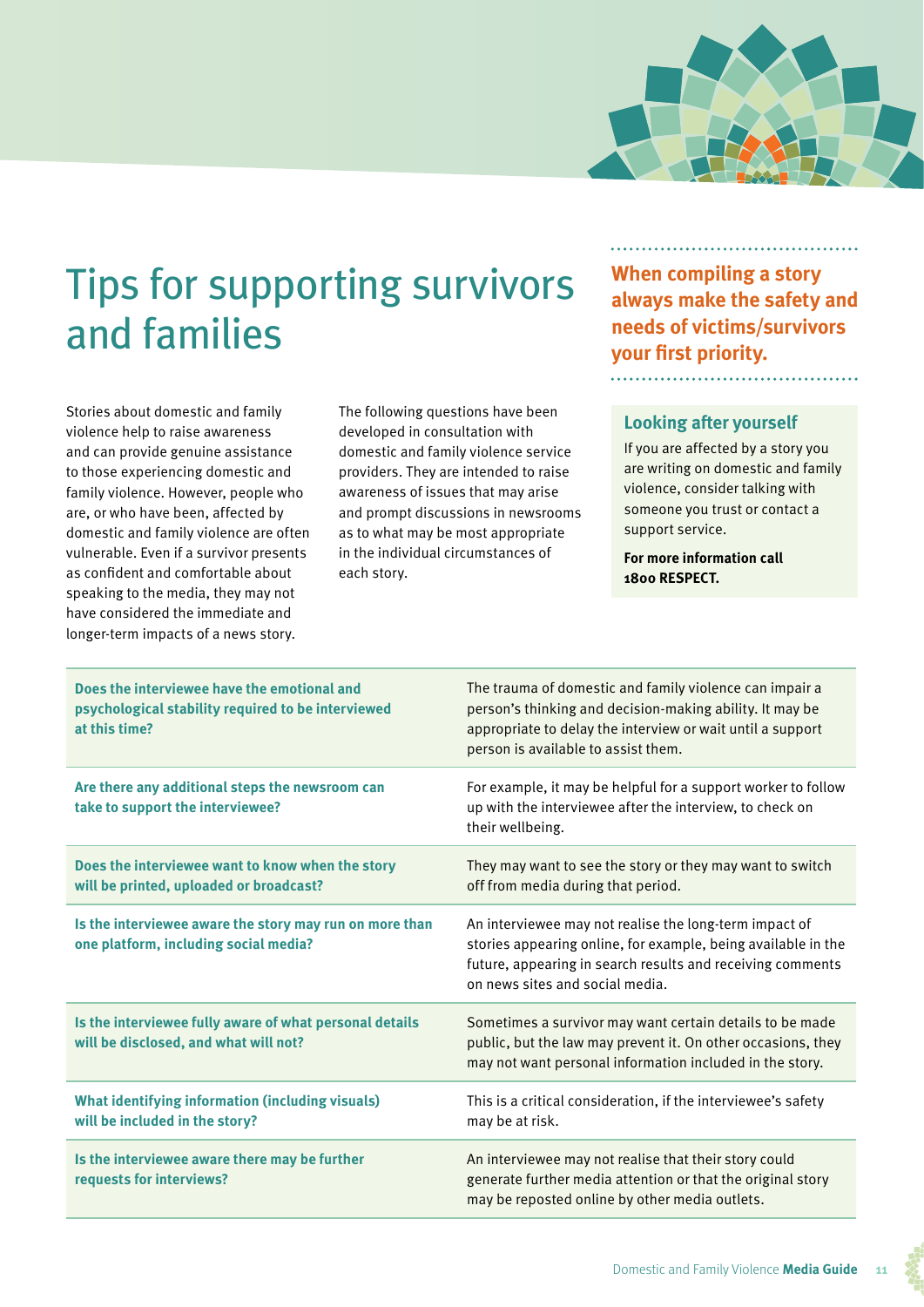# Useful contacts

**Add your own local contacts or other helpful sources of information here:**

| . |
|---|
|   |
|   |
|   |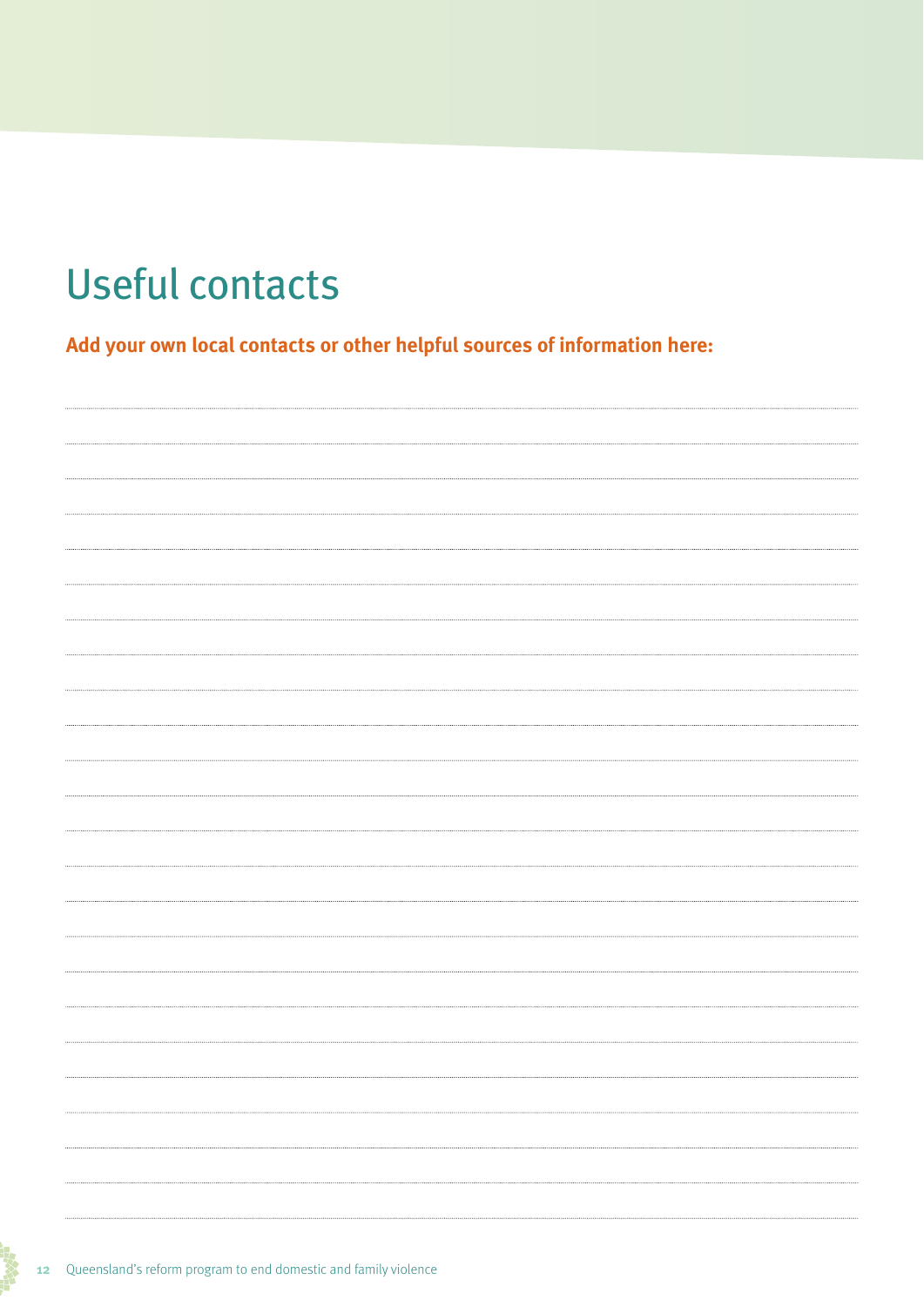

# One final word

### **You can help make a difference today, by adding a suitable tagline to every domestic and family violence story.**

### **Queensland:**

If you or someone you know is impacted by domestic and family violence, call DVConnect Womensline on 1800 811 811 or Mensline on 1800 600 636. In an emergency, call triple zero (000).

### **National:**

If you or someone you know is impacted by domestic and family violence, call 1800 RESPECT on 1800 737 732 or visit [www.1800RESPECT.org.au.](https://www.1800respect.org.au/) In an emergency, call triple zero (000).